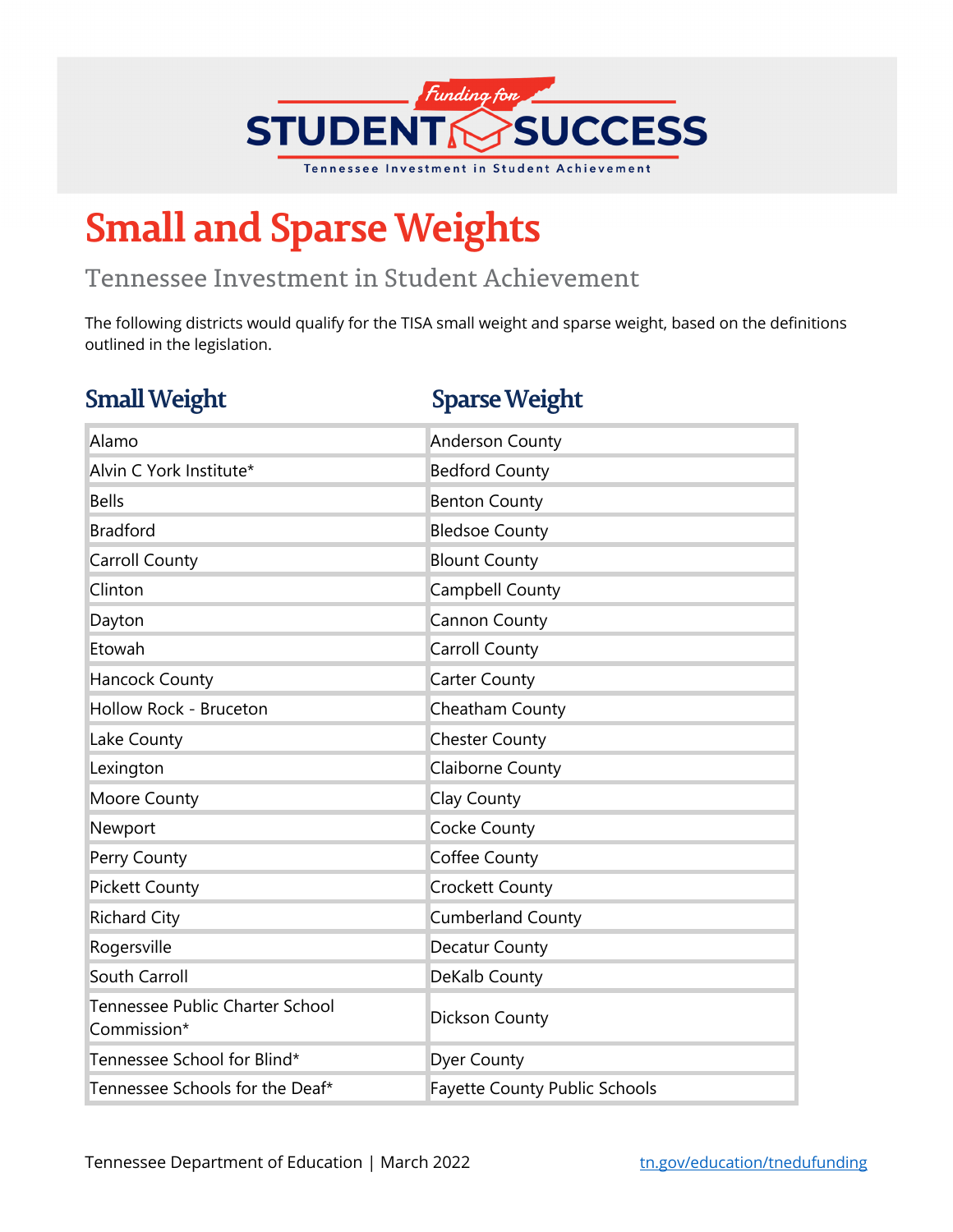

| Van Buren County                     | <b>Fentress County</b>  |
|--------------------------------------|-------------------------|
| West Carroll Special School District | Franklin County         |
| West Tennessee School for the Deaf*  | Gibson                  |
|                                      | <b>Giles County</b>     |
|                                      | <b>Grainger County</b>  |
|                                      | Greene County           |
|                                      | <b>Grundy County</b>    |
|                                      | Hancock County          |
|                                      | Hardeman County Schools |
|                                      | Hardin County           |
|                                      | Hawkins County          |
|                                      | Haywood County          |
|                                      | Henderson County        |
|                                      | Henry County            |
|                                      | <b>Hickman County</b>   |
|                                      | <b>Houston County</b>   |
|                                      | Humphreys County        |
|                                      | Jackson County          |
|                                      | Jefferson County        |
|                                      | Johnson County          |
|                                      | Lake County             |
|                                      | Lauderdale County       |
|                                      | Lawrence County         |
|                                      | Lewis County            |
|                                      | Lincoln County          |
|                                      | Loudon County           |
|                                      | Macon County            |
|                                      | <b>Madison County</b>   |
|                                      | <b>Marion County</b>    |
|                                      | <b>Marshall County</b>  |
|                                      | Maury County            |
|                                      | <b>McMinn County</b>    |